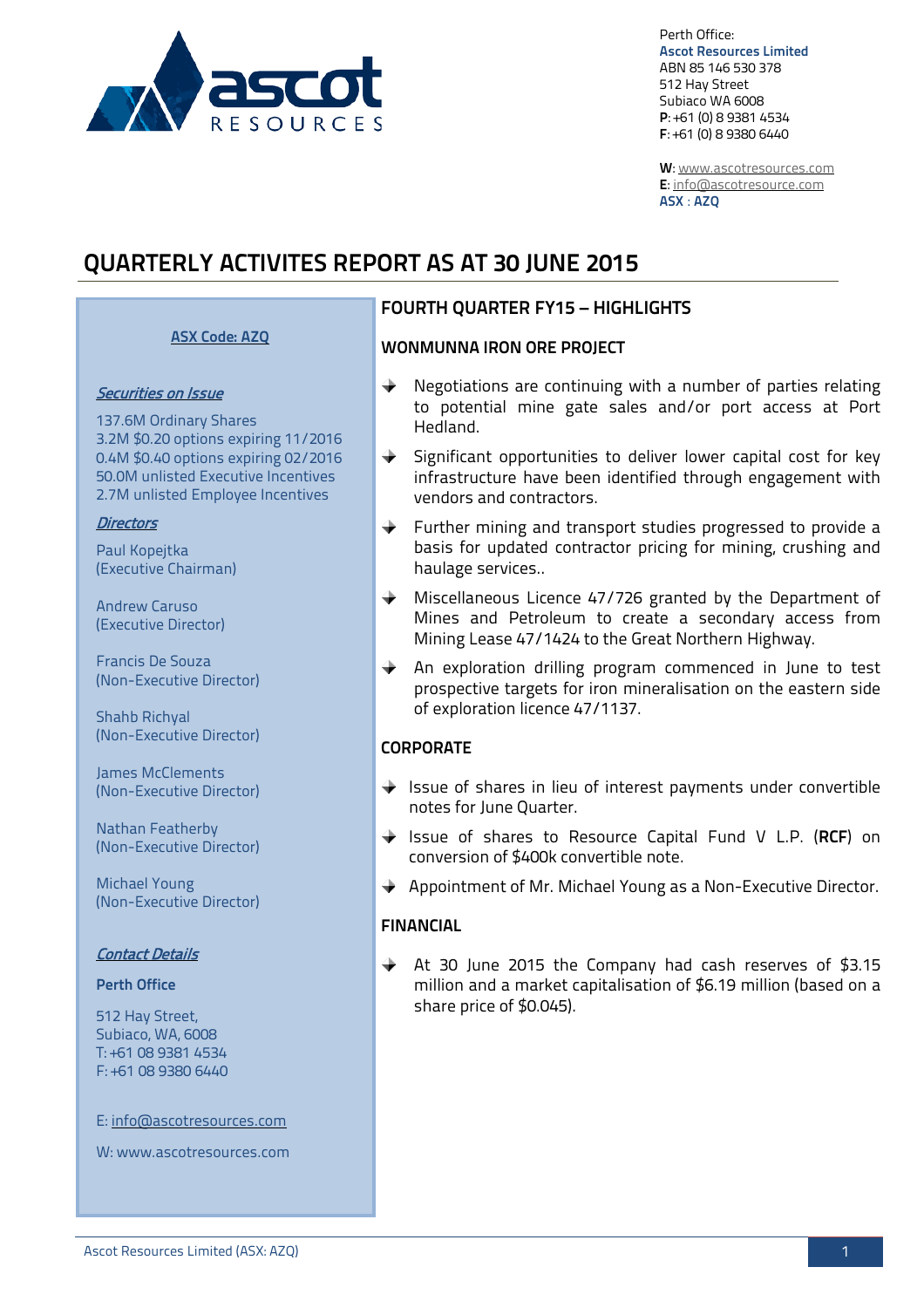

# **PROJECT ACTIVITIES**

# **WONMUNNA IRON ORE PROJECT**

Ascot completed the acquisition of the Wonmunna Iron Ore Project (**Project**) from Ochre Group Holdings Ltd (Ochre) on 22 September 2014. In conjunction with completion of the Wonmunna acquisition, Ascot's existing cornerstone investor, Resource Capital Fund V L.P. (**RCF**), and global commodities trader, Gunvor Group (**Gunvor**), each subscribed for c.A\$5 million in new shares.

The Company is focussed on completing a viable business case for the Project.

During the quarter:

- Ascot continued discussions with third parties with respect to securing a viable sales solution to get iron ore produced from the Wonmunna project to market. Confirmation of a feasible solution will enable Ascot to finalise cost estimates and Project economics.
- Significant opportunities to deliver lower capital cost for key infrastructure (such as the proposed camp, roads, and workshops) have been identified through engagement with vendors and contractors. A reduction in the initial capital cost for pre-stripping activities is also being pursued.
- Further mining and transport studies progressed to provide the basis for updated contractor pricing for mining, crushing and haulage services. The current contracting environment remains highly favourable – discussions with a number of service providers indicate the potential for a material reduction in rates for core services (in comparison to PFS estimates previously reported $^{\rm 1)}$  $^{\rm 1)}$  $^{\rm 1)}$ .
- Following the approval of the Mining Proposal and Mine Closure Plan by the Department of Mines and Petroleum (DMP) in March 2015, the Company has commissioned the preparation of a Surface Water Management Plan (SWMP). As a condition of its approval, Ascot is to ensure the SWMP is in place and implemented prior to the commencement of ground disturbing activities.
- Ascot has been granted a Miscellaneous Licence to create a secondary access from Mining Lease 47/1424 to the Great Northern Highway to allow light vehicles to travel to the intended camp location.

In addition to core Project development activities, Ascot has identified a number of potential targets on the east side of exploration licence 47/1137 that could potentially host DSO deposits similar to those included within the current resource estimate for the Project. This view is based on the prevalence of Banded Iron Deposit (BID) style outcropping that has been delineated from field mapping and geophysical surveys. Drilling to test the potential targets commenced in June 2015. .

# **TITIRIBI COAL PROJECT**

During the quarter Ascot continued discussions with Colombia's CorAntioquia agency towards obtaining environmental (PMA) approvals to support any future underground mining.

Ascot maintains a small presence in Colombia to advance its interests and to retain optionality in the event of an improvement in coal markets in future.

-

<span id="page-1-0"></span><sup>1</sup> Refer ASX announcement 2 February 2015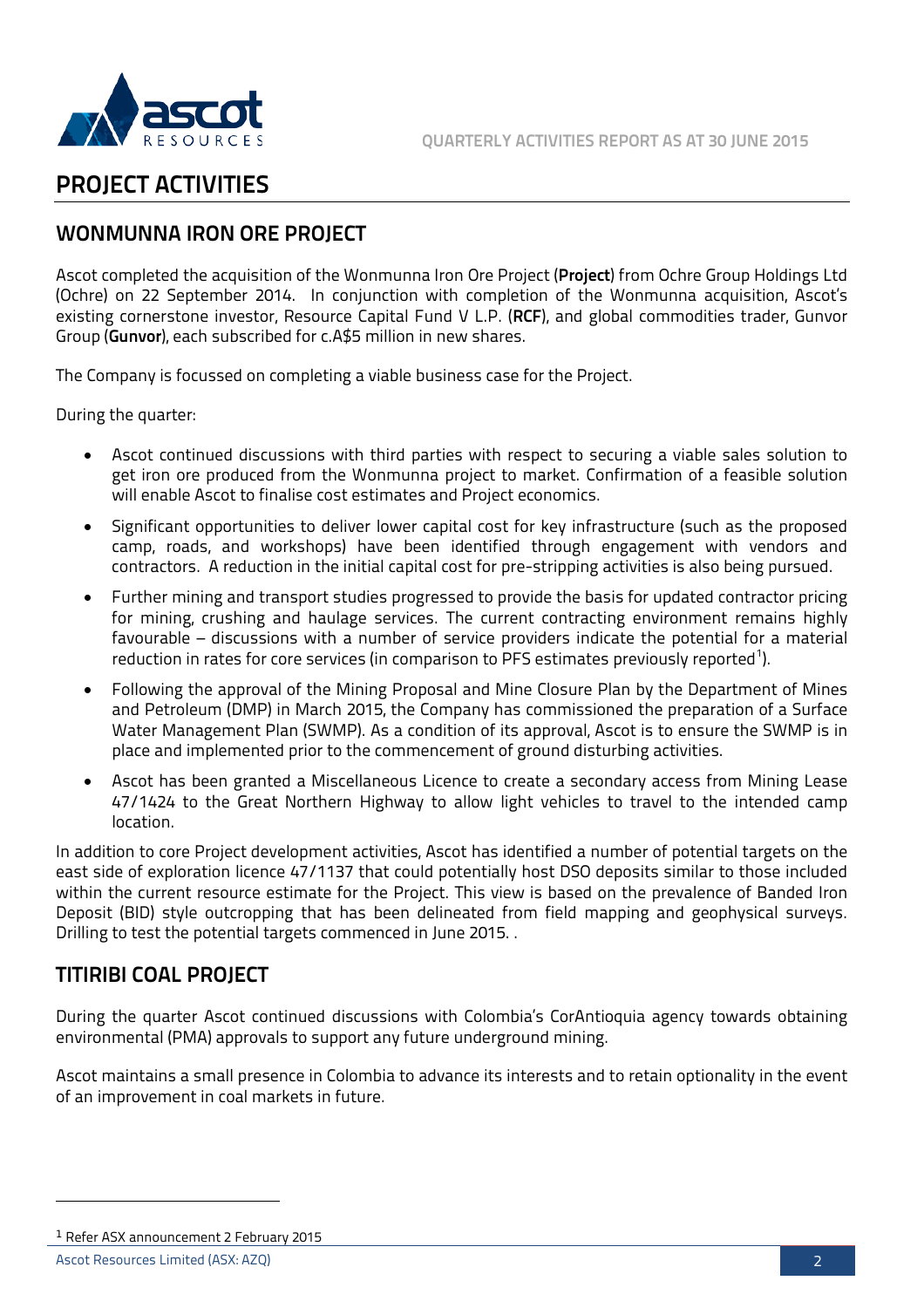

# **MINING TENEMENTS**

For details of mining tenements held, acquired or disposed of by Ascot during the quarter, refer to Appendix 1 of this report.

# **CORPORATE**

Mr Mike Young was appointed as a Non-executive Director of the Company on 12 June 2015. Mr Young is a geologist and graduate of Queens University, Canada and was previously CEO and Managing Director of BC Iron Ltd during its transition from an iron ore explorer to a successful iron ore producer in the Pilbara region of WA.

During the quarter RCF elected to convert the \$400k unsecured loan note issued in December 2013 into ordinary fully paid shares in the Company at a conversion price of \$0.12 per share.

Subsequent to quarter end, the Company issued a total of 957,464 fully paid ordinary shares in lieu of interest payable on outstanding convertible loan notes held by RCF and Sedgman Ltd for the June quarter.

# **FINANCIAL**

At 30 June 2015 the Company had cash reserves of \$3.15 million.

#### **About Ascot Resources Limited**

Ascot Resources Limited (Ascot) is an ASX listed resources company focused on exploring and developing opportunities in steel making minerals.

The Company's major asset is the 100% owned Wonmunna Iron Ore Project, a near term development asset located in the iron ore-rich Pilbara region, 80km northwest of Newman. The Wonmunna Project comprises 3 mining leases and 1 exploration licence (total area c.230km2) and is intersected by the Great Northern Highway, providing direct road access to Port Hedland. The deposit features a high quality direct shipping iron ore which is hosted in the Marra Mamba formation, similar to the world class West Angelas mine, approximately 30km west of Wonmunna.

In addition, Ascot owns a 90% JV interest in the Titiribi Coal Project located in the Department of Antioquia, Colombia. The Project is located only 70km from State Capital Medellin and is close to existing utilities and infrastructure. For more information, visi[t www.ascotresources.com](http://www.ascotresources.com/) or contact:

**Paul Kopejtka** Ascot Resources Limited Executive Chairman T: +61(0) 8 9381 4534 F: +61(0) 8 9380 6440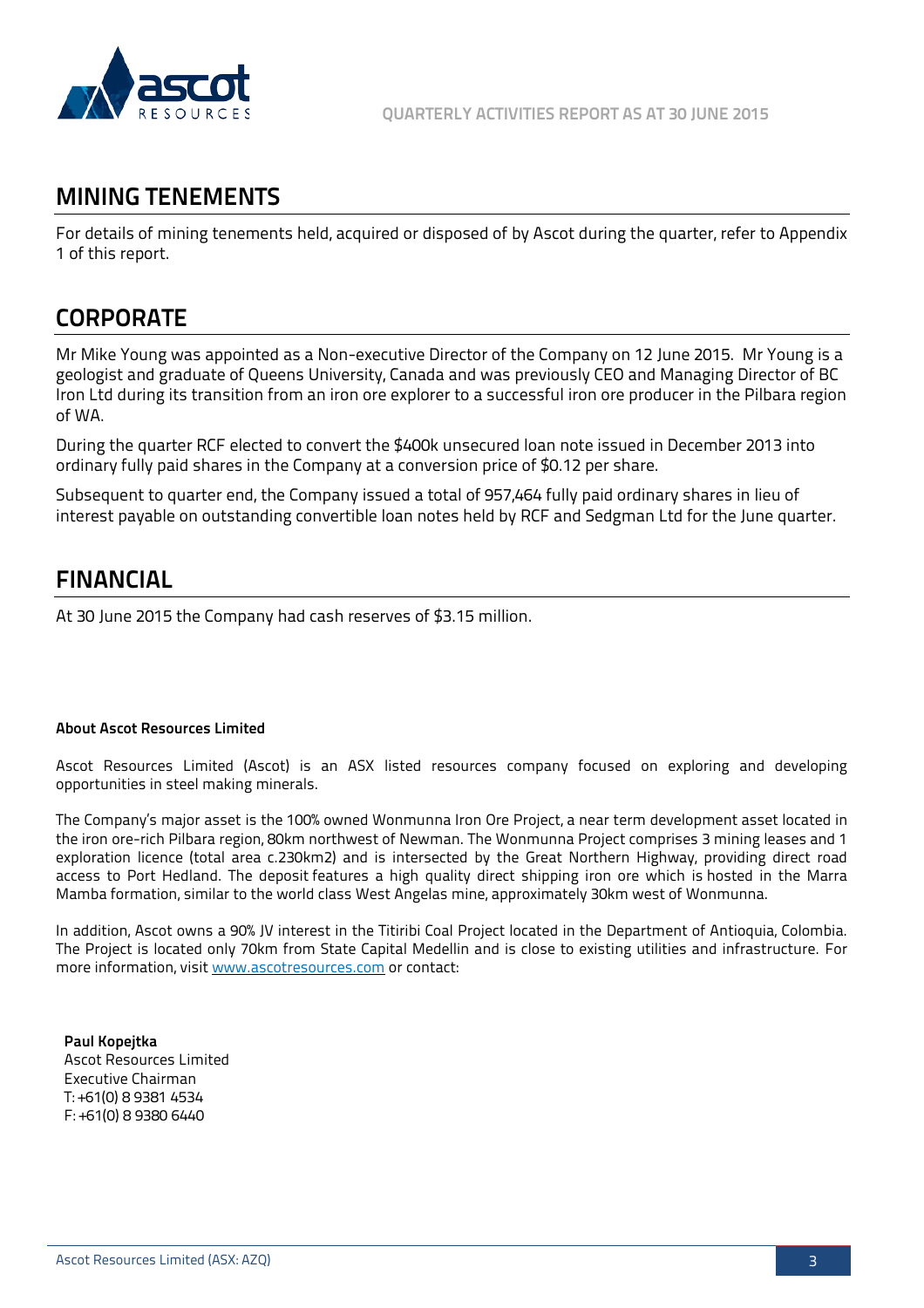

# **APPENDIX 1 - MINING TENEMENTS**

Pursuant to ASX Listing Rule 5.3.3, the Company provides the following information in relation to mining tenements held at the end of the quarter and acquired or disposed of during the quarter and their locations.

#### **Mining tenements held as at 30 June 2015 and their location**

| Tenement/             | <b>Status</b> | Location            | <b>Beneficial Holder</b>  |
|-----------------------|---------------|---------------------|---------------------------|
| <b>Concession No.</b> |               |                     |                           |
| FHH-092               | Granted       | Antioquia, Colombia | Carbones de Titiribi SAS  |
| HJID-06               | Granted       | Antioquia, Colombia | Carbones de Titiribi SAS  |
| <b>HJLI-01</b>        | Granted       | Antioquia, Colombia | Carbones el Basal SAS     |
| Refer footnote below  | Granted       | Antioquia, Colombia | <b>CDI</b>                |
| Refer footnote below  | Granted       | Antioquia, Colombia | <b>CDI</b>                |
| E47/1137              | Granted       | Pilbara, WA         | Wonmunna Iron Ore Pty Ltd |
| M47/1423              | Granted       | Pilbara, WA         | Wonmunna Iron Ore Pty Ltd |
| M47/1424              | Granted       | Pilbara, WA         | Wonmunna Iron Ore Pty Ltd |
| M47/1425              | Granted       | Pilbara, WA         | Wonmunna Iron Ore Pty Ltd |
| L47/726               | Granted       | Pilbara, WA         | Wonmunna Iron Ore Pty Ltd |
| L47/727               | Granted       | Pilbara, WA         | Wonmunna Iron Ore Pty Ltd |

#### **Footnote:**

Each of these areas form part of concession application numbers 5849 and 5837 but have yet to be allocated individual concession numbers.

Wonmunna Iron Ore Pty Ltd is a wholly owned subsidiary of Ascot.

#### **Mining tenements acquired or disposed of during the quarter and their location**

L47/726 (Pilbara, WA) granted to Wonmunna Iron Ore Pty Ltd

#### **Beneficial percentage interests held in farm-in or farm-out agreements as at 30 June 2015**

Nil

**Beneficial percentage interests in farm-in or farm-out agreements acquired or disposed of during the quarter** 

Nil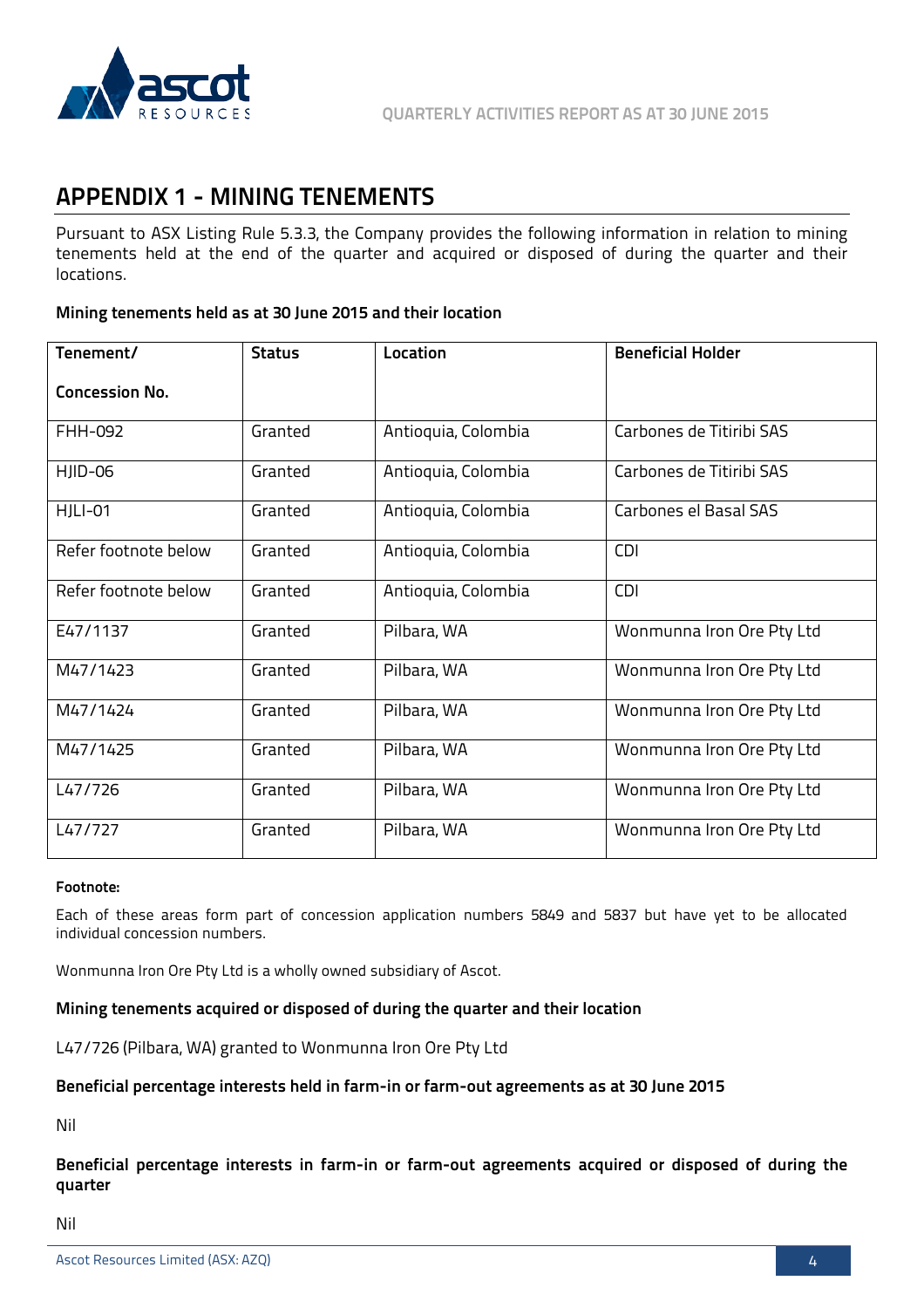**Appendix 5B** Rule 5.3

# **Mining exploration entity and oil and gas exploration entity quarterly report**

Introduced 01/07/96 Origin Appendix 8 Amended 01/07/97, 01/07/98, 30/09/01, 01/06/10, 17/12/10, 01/05/2013

### Name of entity

### **ASCOT RESOURCES LIMITED**

# ABN **ABN** Quarter ended

**85 146 530 378 30/06/2015**

("current quarter")

| <b>Statement of Cash Flows</b> |                                                       | Current<br>quarter<br>30 June 2015 | Year to date<br>(12 months) |
|--------------------------------|-------------------------------------------------------|------------------------------------|-----------------------------|
|                                |                                                       | \$A'000                            | \$A'000                     |
|                                | Cash flows related to operating activities            |                                    |                             |
| 1.1                            | Receipts from product sales and related debtors       |                                    |                             |
| 1.2                            | Payments for                                          |                                    |                             |
|                                | (a) exploration and evaluation*                       | (406)                              | (5,077)                     |
|                                | (b) development                                       |                                    |                             |
|                                | (c) production                                        |                                    |                             |
|                                | (d) administration                                    | (311)                              | (2,295)                     |
| 1.3                            | Dividends received                                    |                                    |                             |
| 1.4                            | Interest and other items of a similar nature received | 14                                 | 84                          |
| 1.5                            | Interest and other costs of finance paid              |                                    | (22)                        |
| 1.6                            | Income taxes paid                                     |                                    |                             |
| 1.7                            | Other (provide details if material)                   |                                    |                             |
|                                | <b>Net Operating Cash Flows</b>                       | (703)                              | (7,310)                     |
|                                |                                                       |                                    |                             |
|                                | Cash flows related to investing activities            |                                    |                             |
| 1.8                            | Payment for purchases of:                             |                                    |                             |
|                                | (a) prospects                                         | (50)                               | (50)                        |
|                                | (b) equity investments                                |                                    |                             |
|                                | (c) other fixed assets                                |                                    | (8)                         |
| 1.9                            | Proceeds from sale of:                                |                                    |                             |
|                                | (a) prospects                                         |                                    |                             |
|                                | (b) equity investments                                |                                    |                             |
|                                | (c) other fixed assets                                |                                    |                             |
| 1.10                           | Loans to other entities                               |                                    |                             |
| 1.11                           | Loans repaid by other entities                        |                                    |                             |
| 1.12                           | Other (provide details if material)                   |                                    |                             |
|                                | <b>Net Investing Cash Flows</b>                       | (50)                               | (58)                        |
| 1.13                           | Total operating and investing cash flows              |                                    |                             |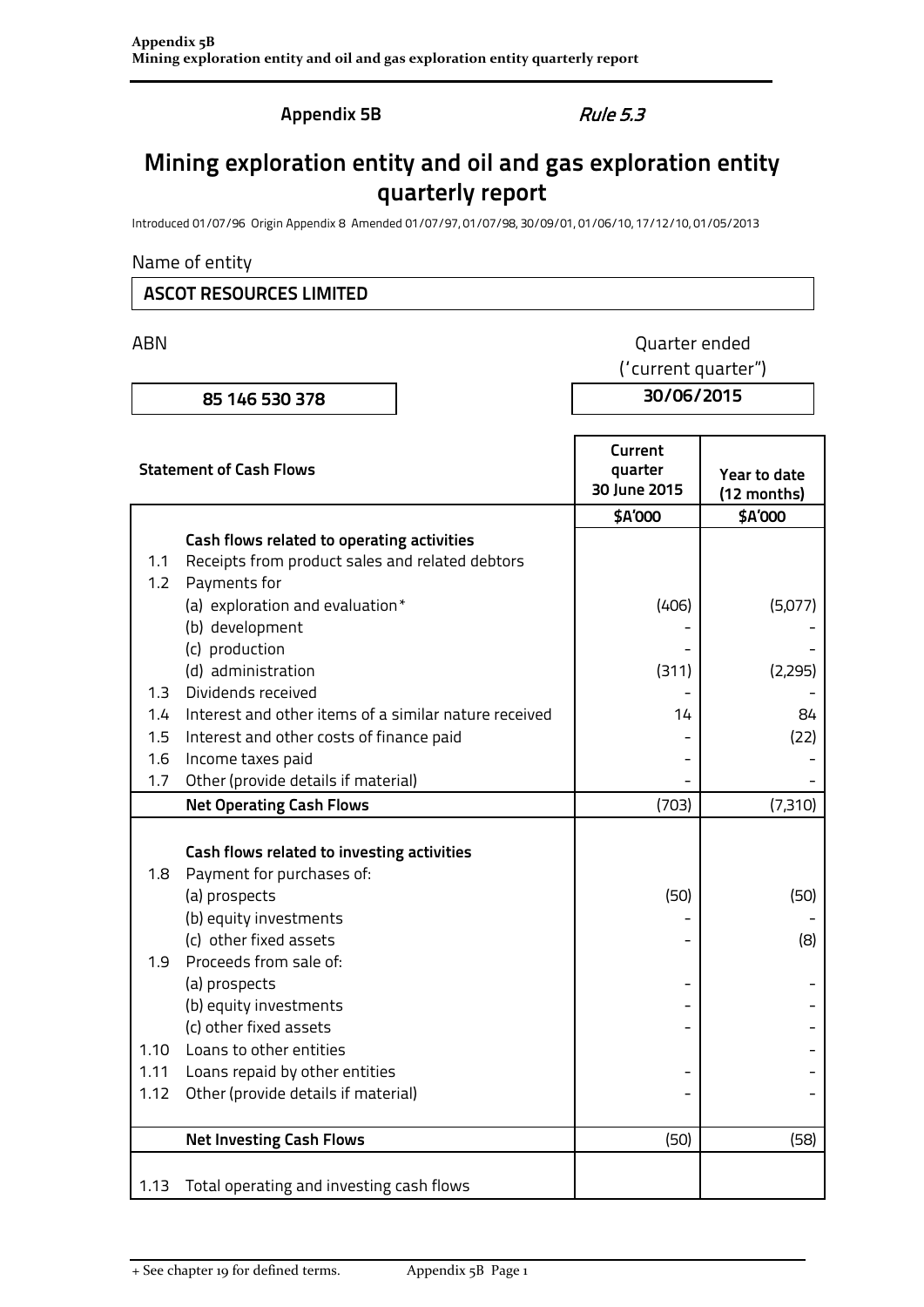|      | Statement of cash flows continued                    |       |        |
|------|------------------------------------------------------|-------|--------|
|      |                                                      |       |        |
|      | Cash flows related to financing activities           |       |        |
| 1.14 | Proceeds from issues of shares, options, etc.        |       | 10,538 |
| 1.15 | Proceeds from sale of forfeited shares               |       |        |
| 1.16 | Proceeds from borrowings                             |       |        |
| 1.17 | Repayment of borrowings                              |       | (650)  |
| 1.18 | Dividends paid                                       |       |        |
| 1.19 | Other (Share issue costs on Non-Cash Director Shares |       |        |
|      | issued)                                              |       |        |
|      |                                                      |       |        |
|      | <b>Net Financing Cash Flows</b>                      |       | 9,888  |
|      |                                                      |       |        |
|      | Net increase (decrease) in cash held                 | (753) | 2,520  |
| 1.20 | Cash at beginning of quarter/year to date            | 3,912 | 634.   |
| 1.21 | Exchange rate adjustments to item 1.20               | (5)   |        |
| 1.22 | Cash at end of quarter                               | 3,154 | 3,154  |

#### **Payments to directors of the entity, associates of the directors, related entities of the entity and associates of the related entities**

|      |                                                                  | Curent quarter<br>\$A'000 |
|------|------------------------------------------------------------------|---------------------------|
| 1.23 | Aggregate amount of payments to the parties included in item 1.2 |                           |
| 1.24 | Aggregate amount of loans to the parties included in item 1.10   |                           |
|      |                                                                  |                           |

1.25 Explanation necessary for an understanding of the transactions

None

### **Non-cash financing and investing activities**

2.1 Details of financing and investing transactions which have had a material effect on consolidated assets and liabilities but did not involve cash flows

None

2.2 Details of outlays made by other entities to establish or increase their share in projects in which the reporting entity has an interest

None

<sup>+</sup> See chapter 19 for defined terms.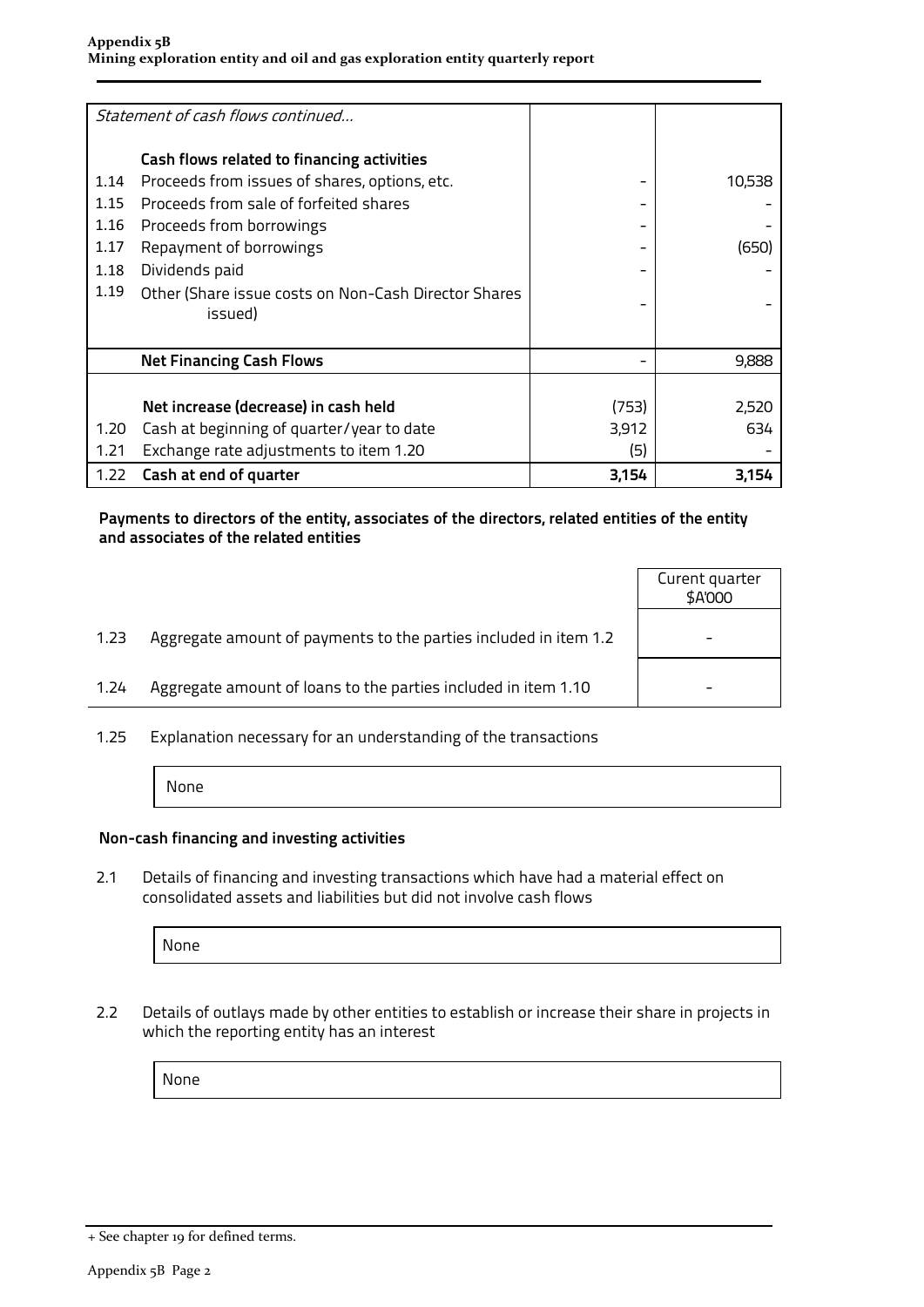## **Financing facilities available**

Add notes as necessary for an understanding of the position.

|     |                             | Amount available<br>\$A'000 | Amount used<br>\$A'000 |
|-----|-----------------------------|-----------------------------|------------------------|
| 3.1 | Loan facilities             | 1,720                       | 1,720                  |
| 3.2 | Credit standby arrangements |                             |                        |

|     | <b>Estimated cash outflows for next quarter</b> | \$A'000 |
|-----|-------------------------------------------------|---------|
| 4.1 | Exploration and evaluation                      | (497)   |
| 4.2 | Development                                     |         |
| 4.3 | Production                                      |         |
| 4.4 | Administration                                  | (398)   |
|     | <b>Total</b>                                    | (895)   |

### **Reconciliation of cash**

| Reconciliation of cash at the end of the quarter<br>(as shown in the statement of cash flows) to the<br>related items in the accounts is as follows. |                                           | Curent quarter<br>\$A'000 | Previous quarter<br>\$A'000 |
|------------------------------------------------------------------------------------------------------------------------------------------------------|-------------------------------------------|---------------------------|-----------------------------|
| 5.1                                                                                                                                                  | Cash on hand and at bank                  | 3,104                     | 3,862                       |
| 5.2                                                                                                                                                  | Deposits at call                          | 50                        | 50                          |
| 5.3                                                                                                                                                  | Bank overdraft                            |                           |                             |
| 5.4                                                                                                                                                  | Other (provide details)                   |                           |                             |
|                                                                                                                                                      | Total: cash at end of quarter (item 1.22) | 3,154                     | 3,912                       |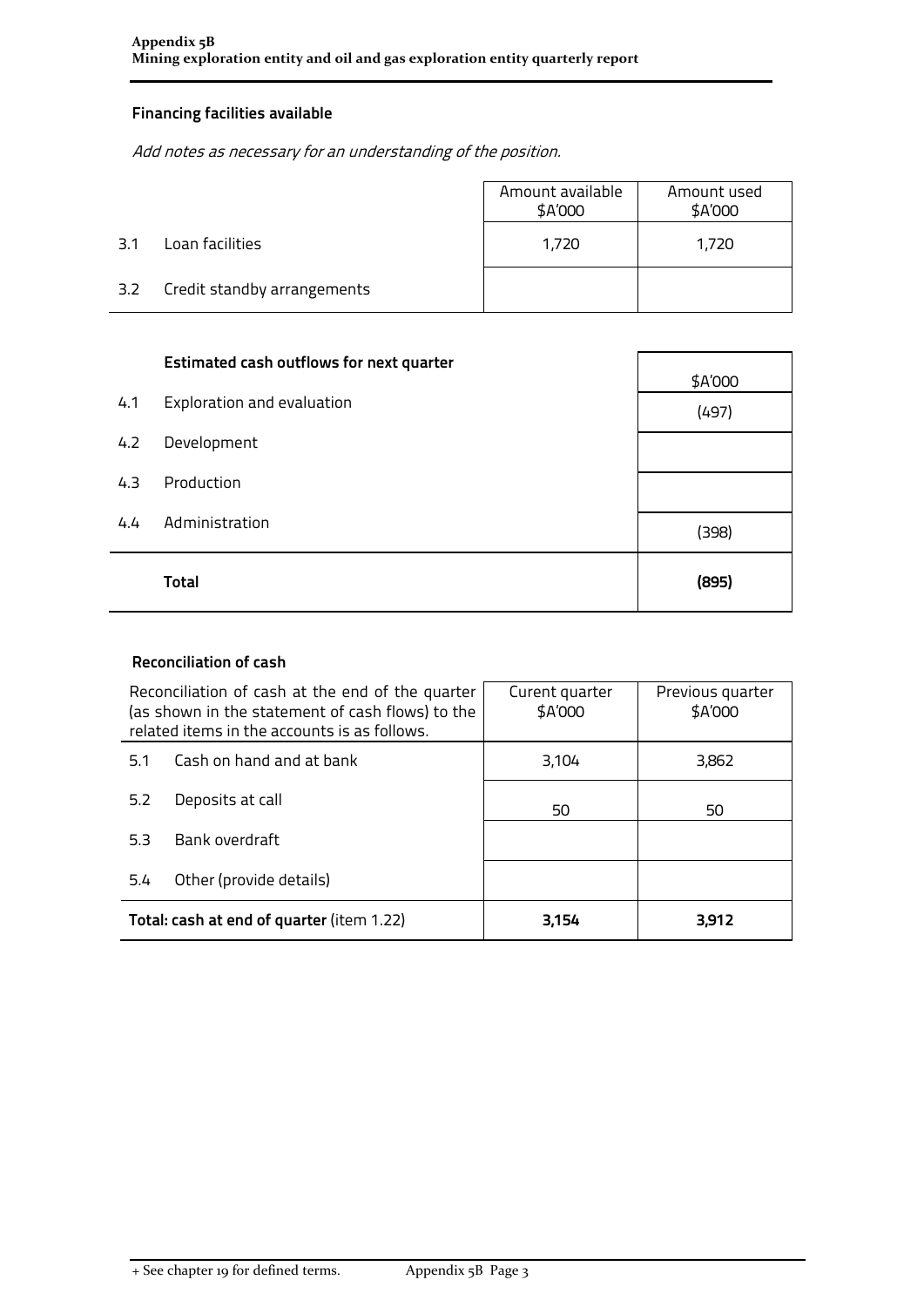### **Changes in interests in mining tenements and petroleum tenements**

|     |                                                                                         | Tenement<br>reference<br>and location | Nature of<br>interest<br>(note (2)) | Interest<br>at<br>beginning<br>οf<br>quarter | Interest at<br>end of<br>quarter |
|-----|-----------------------------------------------------------------------------------------|---------------------------------------|-------------------------------------|----------------------------------------------|----------------------------------|
| 6.1 | Interests in mining<br>tenements and<br>petroleum<br>relinquished, reduced<br>or lapsed |                                       |                                     |                                              |                                  |
| 6.2 | Interests in mining<br>tenements and<br>petroleum acquired or<br>increased              | L47/726                               | Miscellaneous<br>License            |                                              | 100%                             |

<sup>+</sup> See chapter 19 for defined terms.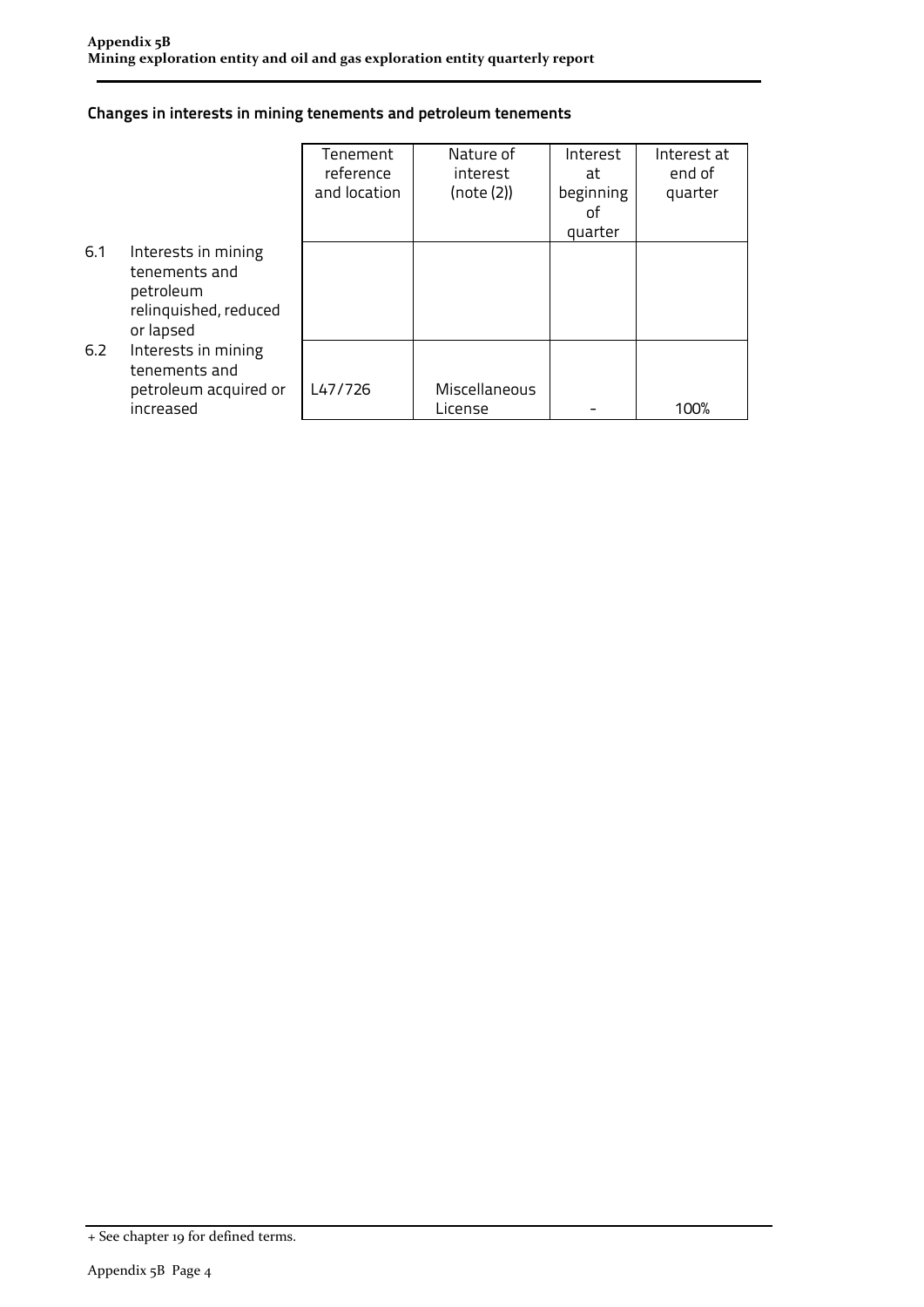### **Issued and quoted securities at end of current quarter**

Description includes rate of interest and any redemption or conversion rights together with prices and dates.

|      |                                                                        | Total number   | Number<br>quoted | Issue price<br>per security<br>(see note 3)<br>(cents) | Amount paid<br>up per<br>security<br>(see note 3)<br>(cents) |
|------|------------------------------------------------------------------------|----------------|------------------|--------------------------------------------------------|--------------------------------------------------------------|
| 7.1  | Preference +securities (description)                                   |                |                  |                                                        |                                                              |
| 7.2  | Changes during quarter                                                 |                |                  |                                                        |                                                              |
|      | (a)<br>Increases through issues                                        |                |                  |                                                        |                                                              |
|      | (b)<br>Decreases through returns of<br>capital, buy-backs, redemptions |                |                  |                                                        |                                                              |
| 7.3  | +Ordinary securities*                                                  | 137,588,776    |                  |                                                        |                                                              |
| 7.4  | Changes during quarter                                                 |                |                  |                                                        |                                                              |
|      | (a)<br>Increases through issues                                        | 4,122,843      |                  |                                                        |                                                              |
|      | (b)<br>Decreases through return of<br>capital, buy-backs               |                |                  |                                                        |                                                              |
| 7.5  | +Convertible debt securities                                           | $\overline{2}$ | Nil              | \$1,720,000                                            |                                                              |
| 7.6  | Changes during quarter                                                 |                |                  |                                                        |                                                              |
|      | Increases through issues<br>(a)                                        |                | Nil              |                                                        |                                                              |
|      | (b)<br>Decreases through securities<br>matured, converted              | 1              |                  | \$400,000                                              |                                                              |
| 7.7  | <b>Options</b>                                                         |                |                  | Exercise                                               |                                                              |
|      | (description)                                                          |                |                  | price                                                  | Expiry date                                                  |
|      | <b>Employee Options</b>                                                | 400,000        |                  | \$0.40                                                 | 22/02/2016                                                   |
|      | Options                                                                | 3,136,335      |                  | \$0.20                                                 | 28/11/2016                                                   |
|      | <b>Executive Incentives</b>                                            | 50,000,000     |                  | Nil                                                    | Nil                                                          |
| 7.8  | Issued during quarter (performance<br>rights)                          | 2,560,000      |                  | Nil                                                    | Nil                                                          |
| 7.9  | Exercised during quarter                                               |                |                  | $\overline{\phantom{0}}$                               |                                                              |
| 7.10 | Expired during quarter                                                 | $\overline{a}$ | $\overline{a}$   | $\overline{a}$                                         |                                                              |
| 7.11 | Cancelled during the quarter                                           |                |                  |                                                        |                                                              |
| 7.12 | Debentures (totals only)                                               |                |                  |                                                        |                                                              |
| 7.13 | Unsecured notes (totals only)                                          |                |                  |                                                        |                                                              |

### **Compliance statement**